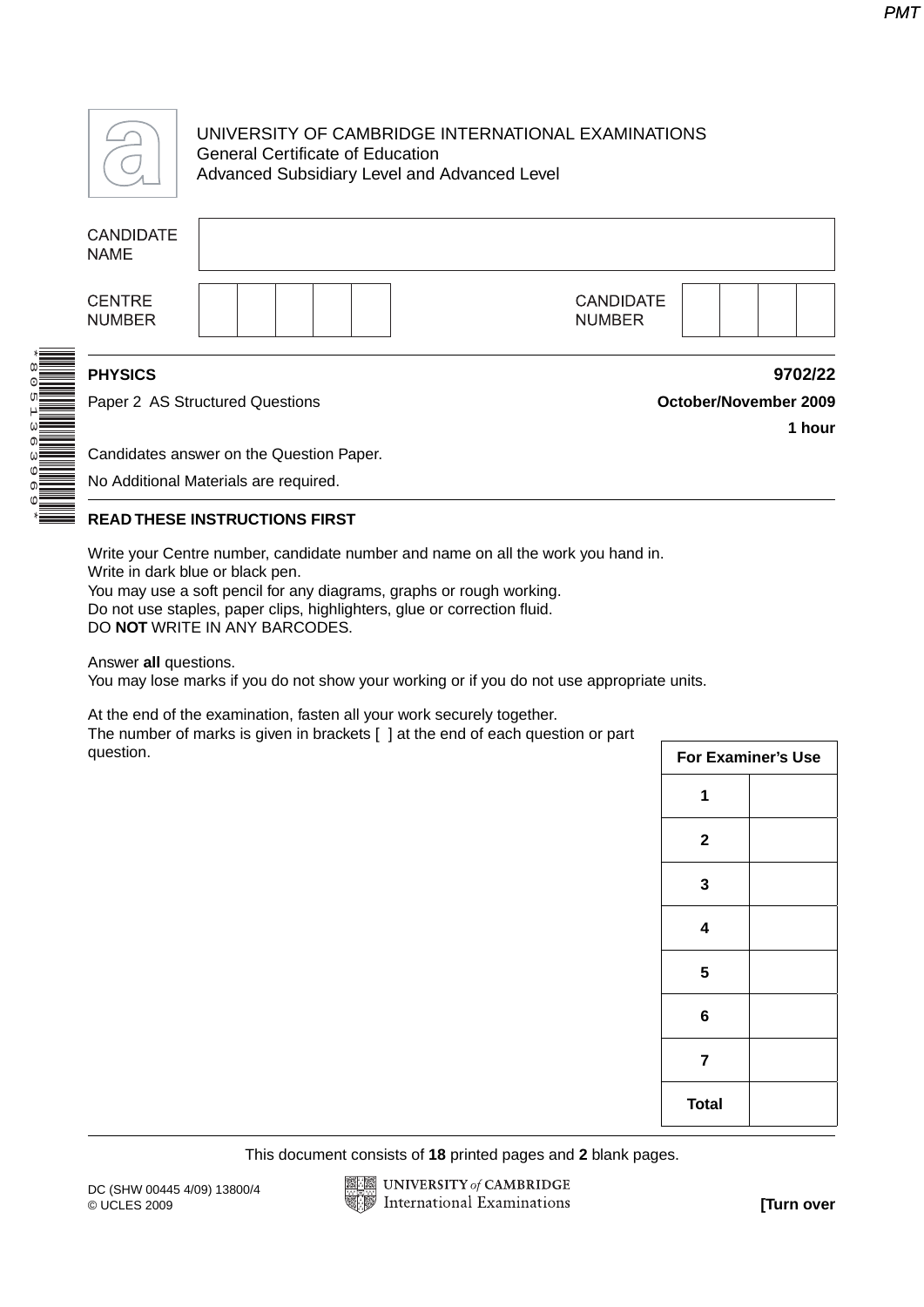#### **Data**

| speed of light in free space, | $c = 3.00 \times 10^8 \text{ m s}^{-1}$                      |
|-------------------------------|--------------------------------------------------------------|
| permeability of free space,   | $\mu_0 = 4\pi \times 10^{-7}$ Hm <sup>-1</sup>               |
| permittivity of free space,   | $\varepsilon_0$ = 8.85 x 10 <sup>-12</sup> Fm <sup>-1</sup>  |
| elementary charge,            | $e = 1.60 \times 10^{-19}$ C                                 |
| the Planck constant,          | $h = 6.63 \times 10^{-34}$ Js                                |
| unified atomic mass constant, | $u = 1.66 \times 10^{-27}$ kg                                |
| rest mass of electron,        | $m_e$ = 9.11 $\times$ 10 <sup>-31</sup> kg                   |
| rest mass of proton,          | $m_{\rm p}$ = 1.67 × 10 <sup>-27</sup> kg                    |
| molar gas constant,           | $R = 8.31$ JK <sup>-1</sup> mol <sup>-1</sup>                |
| the Avogadro constant,        | $N_{\text{A}} = 6.02 \times 10^{23} \text{mol}^{-1}$         |
| the Boltzmann constant,       | $k = 1.38 \times 10^{-23}$ JK <sup>-1</sup>                  |
| gravitational constant,       | $G = 6.67 \times 10^{-11}$ N m <sup>2</sup> kg <sup>-2</sup> |
| acceleration of free fall,    | $g = 9.81$ ms <sup>-2</sup>                                  |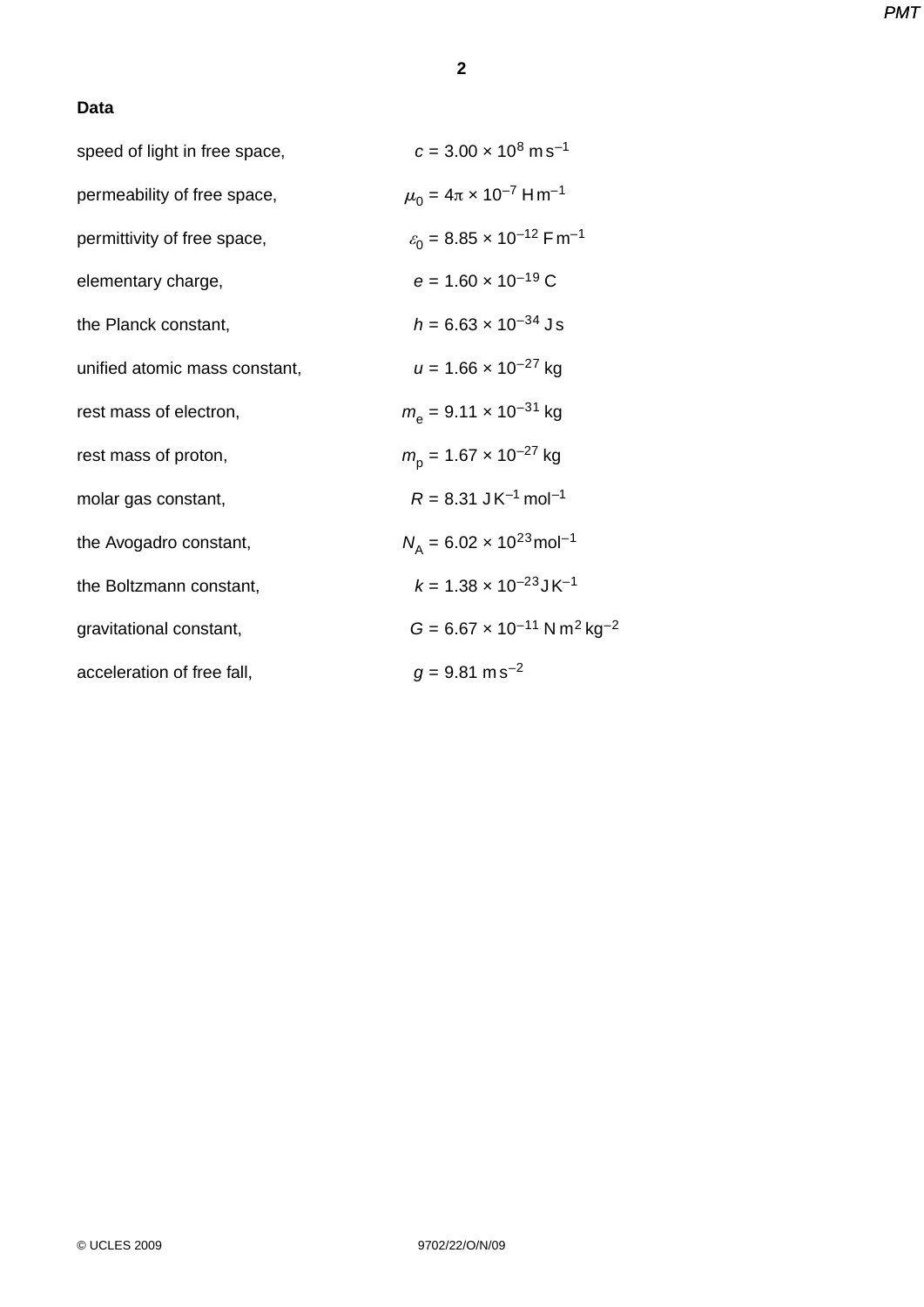# **Formulae**

| $s = ut + \frac{1}{2}at^2$<br>$v^2 = u^2 + 2as$                  |
|------------------------------------------------------------------|
|                                                                  |
| $W = p\Delta V$                                                  |
| $\phi = -\frac{Gm}{r}$                                           |
| $p = \rho gh$                                                    |
| $p = \frac{1}{3} \frac{Nm}{V} < c^2$                             |
| $a = -\omega^2 x$                                                |
| $v = v_0 \cos \omega t$<br>$V = \pm \omega \sqrt{(x_0^2 - x^2)}$ |
| $V = \frac{Q}{4\pi\epsilon_0 r}$                                 |
| $1/C = 1/C_1 + 1/C_2 + \dots$                                    |
| $C = C_1 + C_2 + $                                               |
| $W = \frac{1}{2} QV$                                             |
| $R = R_1 + R_2 + $                                               |
| $1/R = 1/R_1 + 1/R_2 + \dots$                                    |
| $x = x_0 \sin \omega t$                                          |
| $x = x_0 \exp(-\lambda t)$                                       |
| $\lambda = \frac{0.693}{t_1}$                                    |
|                                                                  |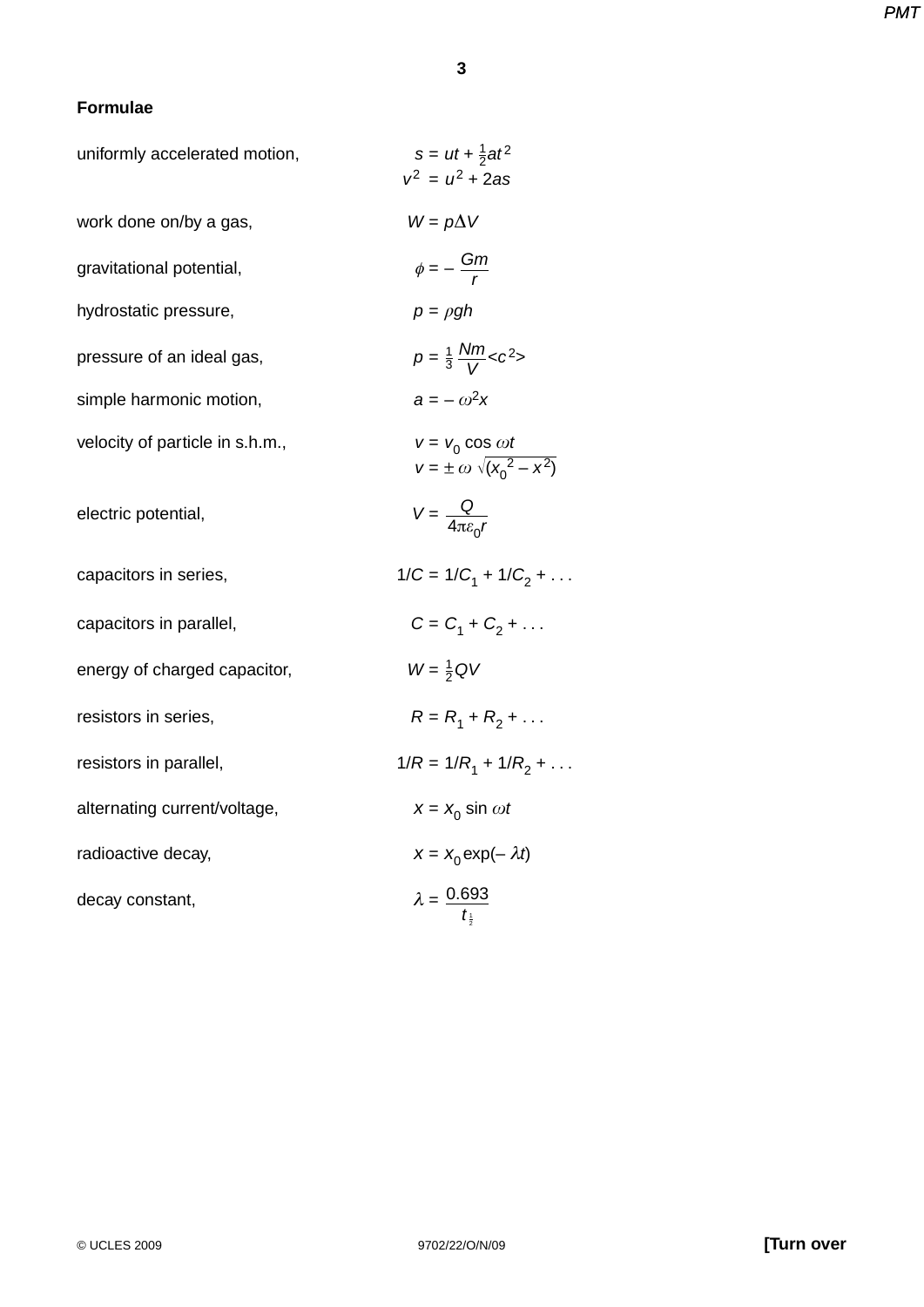*For Examiner's Use*

Answer **all** the questions in the spaces provided.

**1** A simple pendulum may be used to determine a value for the acceleration of free fall *g*. Measurements are made of the length *L* of the pendulum and the period *T* of oscillation.

The values obtained, with their uncertainties, are as shown.

 $T = (1.93 \pm 0.03)$  s  $L = (92 \pm 1)$  cm

- **(a)** Calculate the percentage uncertainty in the measurement of
	- **(i)** the period *T*,

uncertainty = ............................................ % [1]

 **(ii)** the length *L*.

uncertainty = ............................................ % [1]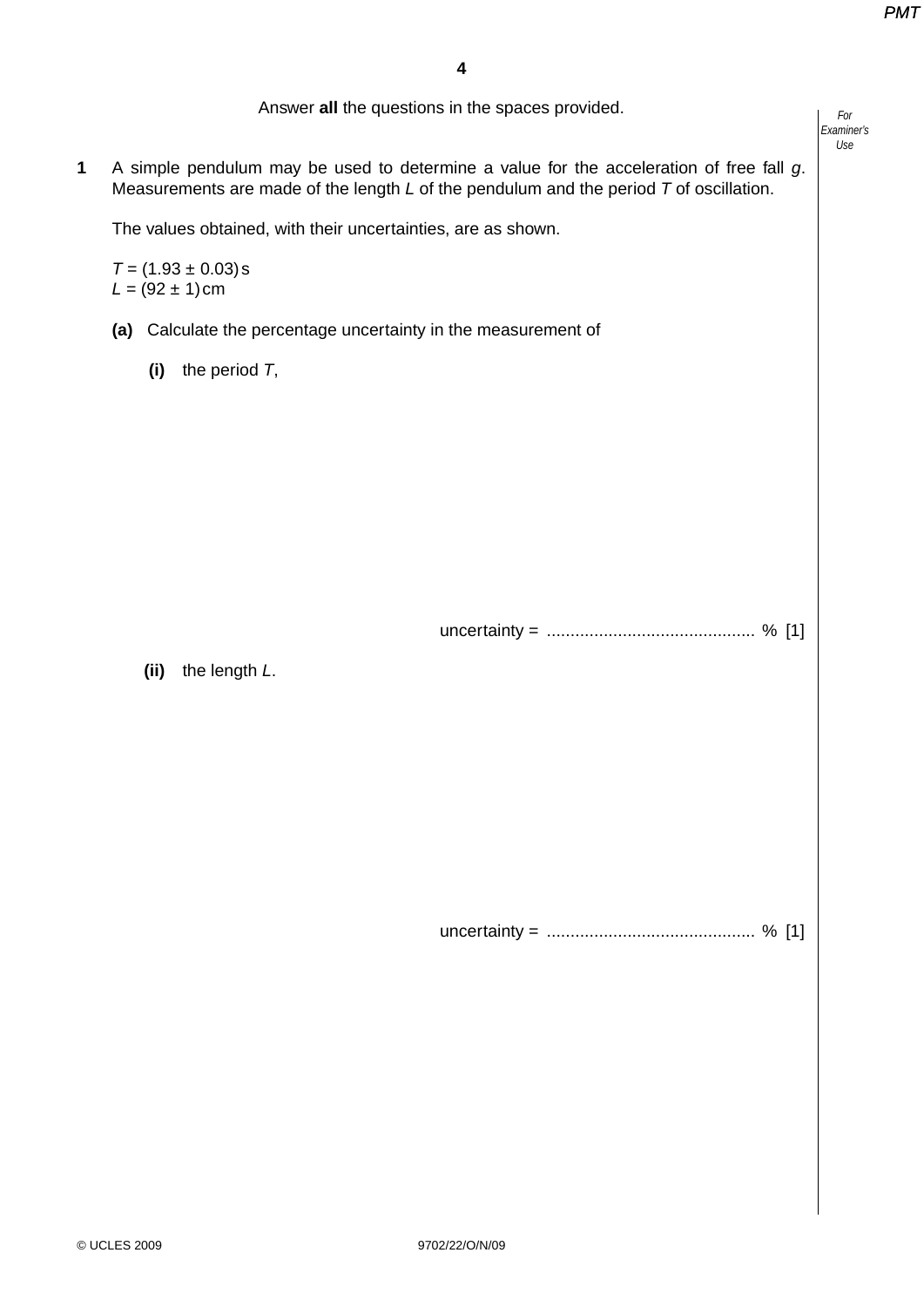*For Examiner's Use*

 **(b)** The relationship between *T*, *L* and *g* is given by

$$
g=\frac{4\pi^2L}{T^2}.
$$

Using your answers in **(a)**, calculate the percentage uncertainty in the value of *g*.

 uncertainty = ............................................ % [1]  **(c)** The values of *L* and *T* are used to calculate a value of *g* as 9.751 m s–2.  **(i)** By reference to the measurements of *L* and *T*, suggest why it would not be correct to quote the value of *g* as 9.751 m s–2. .................................................................................................................................. ............................................................................................................................ [1]  **(ii)** Use your answer in **(b)** to determine the absolute uncertainty in *g*. Hence state the value of *g*, with its uncertainty, to an appropriate number of significant figures.

*g* = .......................... ± ........................ m s–2 [2]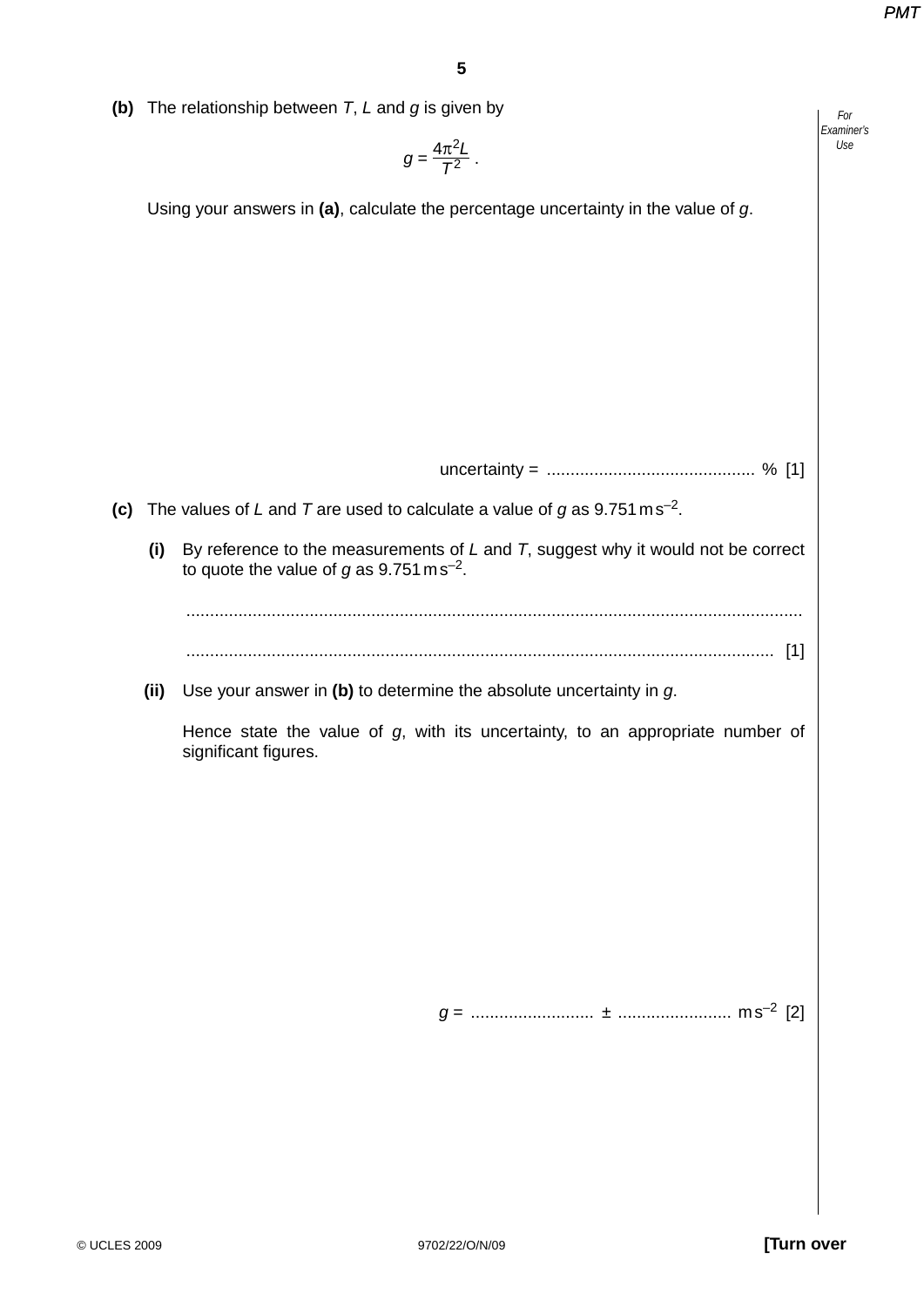| $\mathbf{2}$ | (a) | (i)  | State one similarity between the processes of evaporation and boiling.  | For<br>Examiner's<br>Use |
|--------------|-----|------|-------------------------------------------------------------------------|--------------------------|
|              |     |      | [1]                                                                     |                          |
|              |     | (ii) | State two differences between the processes of evaporation and boiling. |                          |
|              |     |      |                                                                         |                          |
|              |     |      |                                                                         |                          |
|              |     |      |                                                                         |                          |
|              |     |      | $[4]$                                                                   |                          |
|              | (b) |      | Titanium metal has a density of $4.5 \text{ g cm}^{-3}$ .               |                          |
|              |     |      | A cube of titanium of mass 48g contains $6.0 \times 10^{23}$ atoms.     |                          |
|              |     | (i)  | Calculate the volume of the cube.                                       |                          |
|              |     |      |                                                                         |                          |
|              |     |      |                                                                         |                          |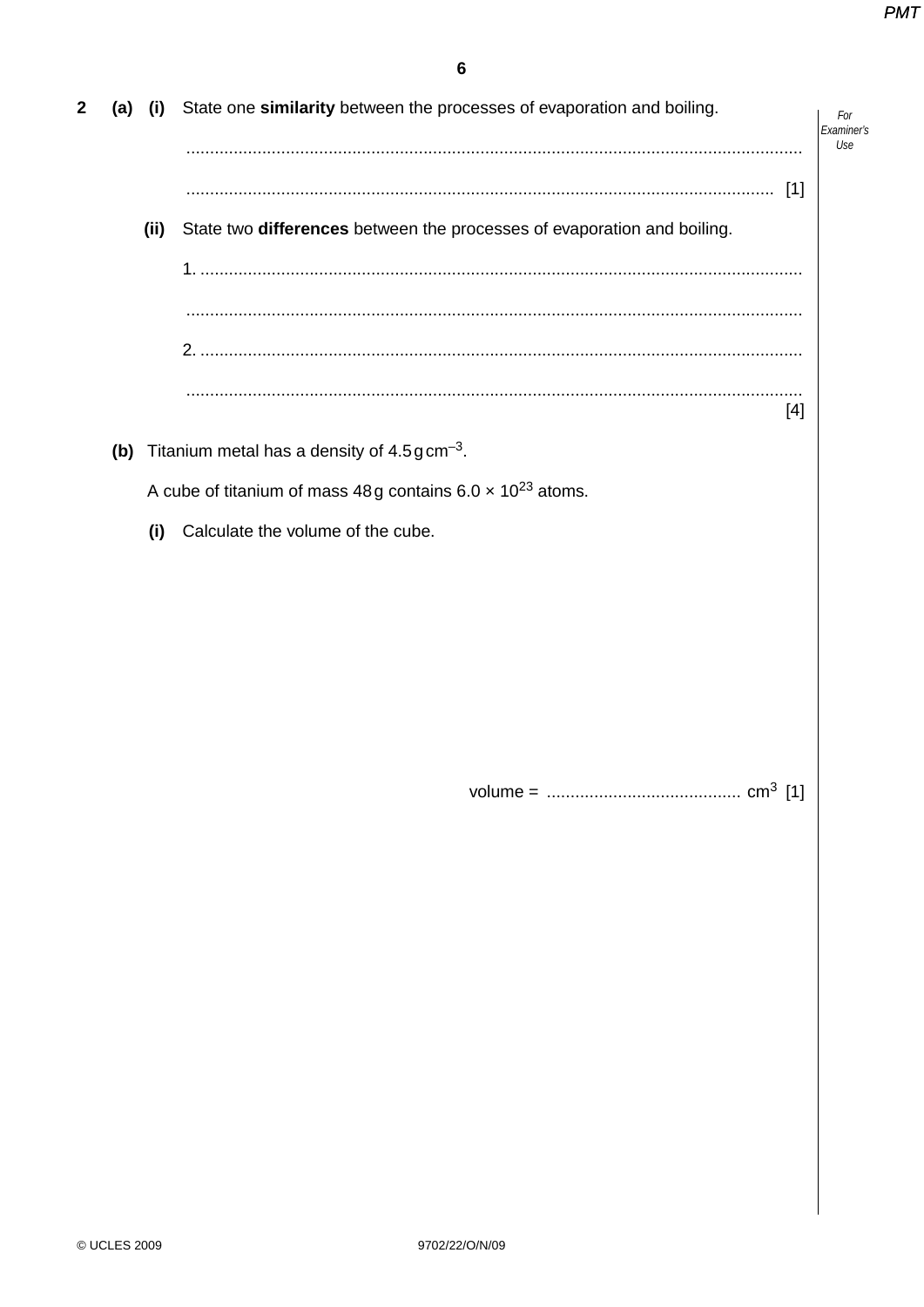|      |    | $\overline{\mathbf{7}}$                       |                   |
|------|----|-----------------------------------------------|-------------------|
| (ii) |    | Estimate                                      | For               |
|      | 1. | the volume occupied by each atom in the cube, | Examiner's<br>Use |
|      |    |                                               |                   |
|      |    |                                               |                   |
|      |    |                                               |                   |
|      | 2. | the separation of the atoms in the cube.      |                   |
|      |    |                                               |                   |
|      |    |                                               |                   |
|      |    |                                               |                   |
|      |    |                                               |                   |
|      |    |                                               |                   |
|      |    |                                               |                   |
|      |    |                                               |                   |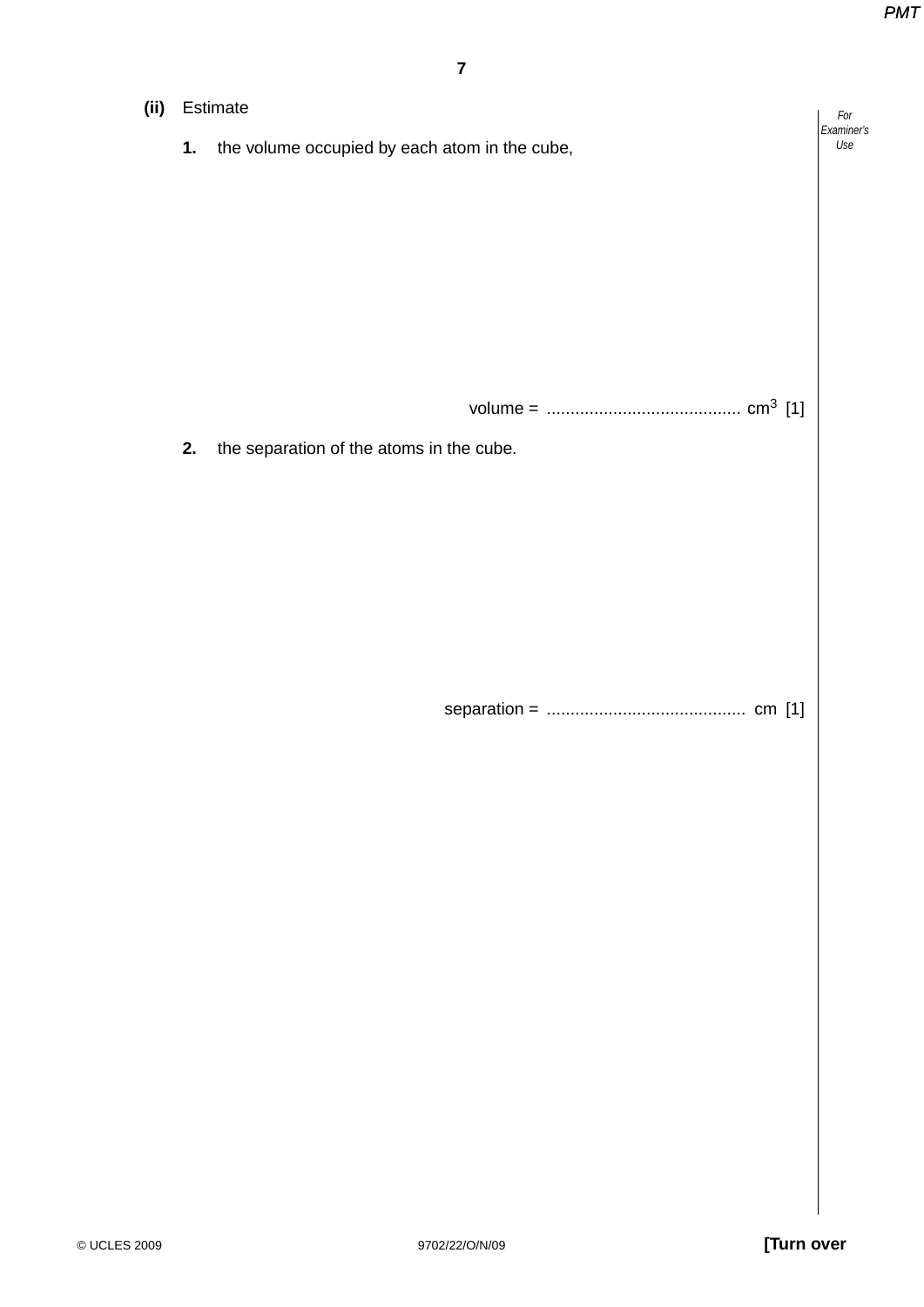*For Examiner's Use* **3** A small ball is thrown horizontally with a speed of 4.0 m s–1. It falls through a vertical height of 1.96 m before bouncing off a horizontal plate, as illustrated in Fig. 3.1.





Air resistance is negligible.

 **(a)** For the ball, as it hits the horizontal plate,

 **(i)** state the magnitude of the horizontal component of its velocity,

horizontal velocity = ....................................... m s–1 [1]

**(ii)** show that the vertical component of the velocity is  $6.2 \text{ m s}^{-1}$ .

[1]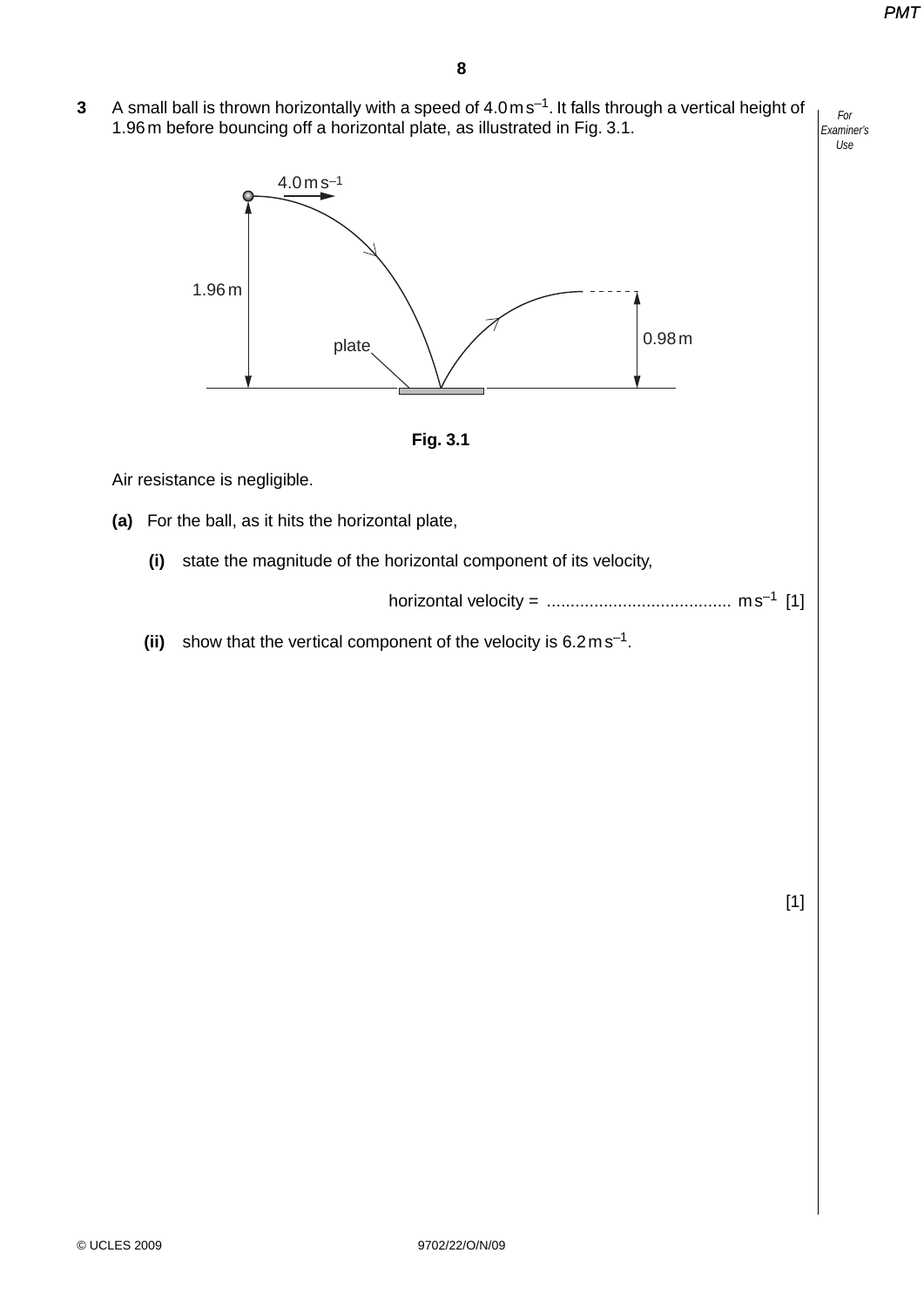*For*

 **(b)** The components of the velocity in **(a)** are both vectors.

*Examiner's Use* Complete Fig. 3.2 to draw a vector diagram, to scale, to determine the velocity of the ball as it hits the horizontal plate.

 $\rightarrow$ 

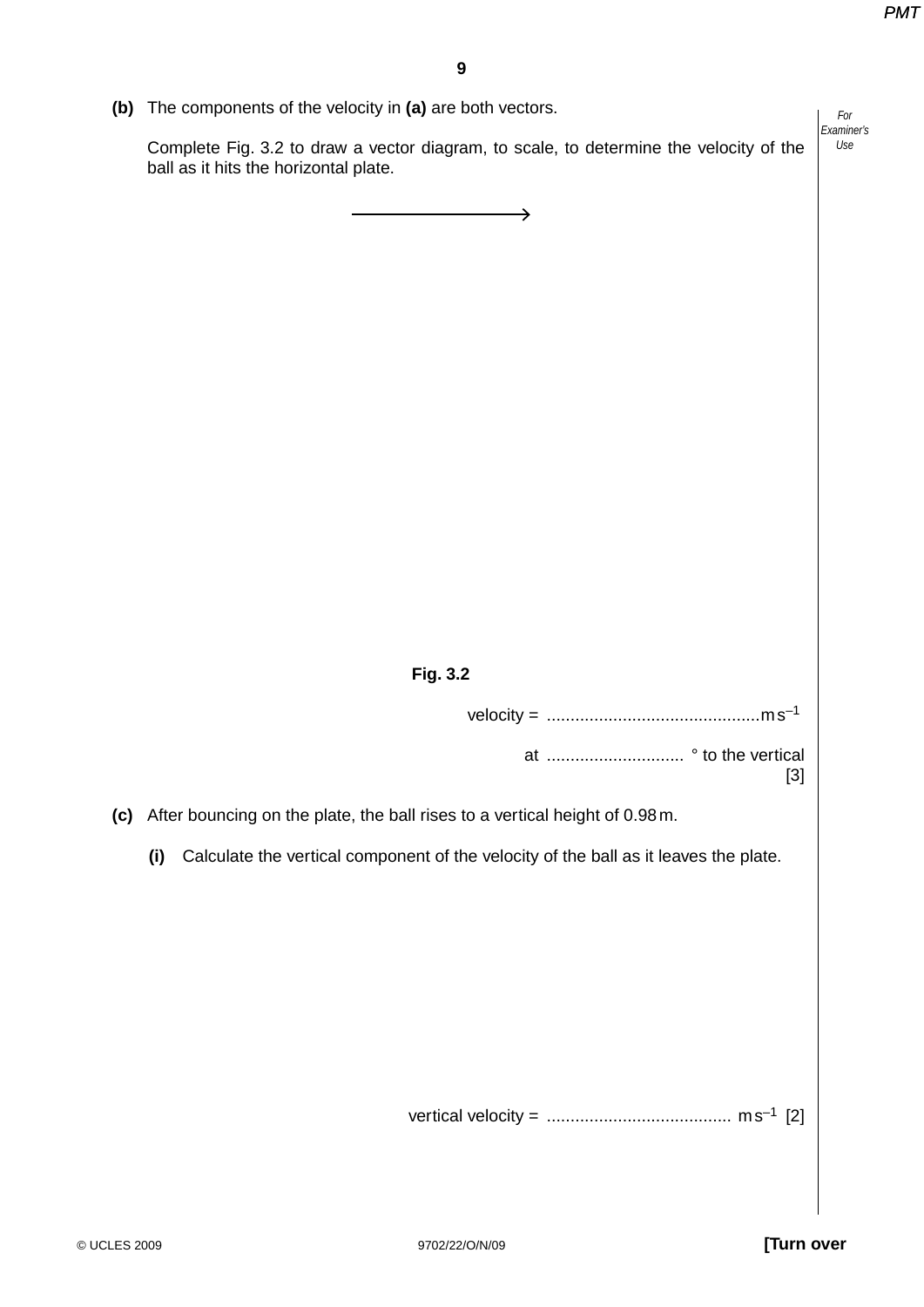*For*

*Use*

 **(ii)** The ball of mass 34 g is in contact with the plate for a time of 0.12 s.

*Examiner's* Use your answer in **(c)(i)** and the data in **(a)(ii)** to calculate, for the ball as it bounces on the plate,

 **1.** the change in momentum,

change = ................................... kg m s–1 [3]

 **2.** the magnitude of the average force exerted by the plate on the ball due to this momentum change.

force = ............................................. N [2]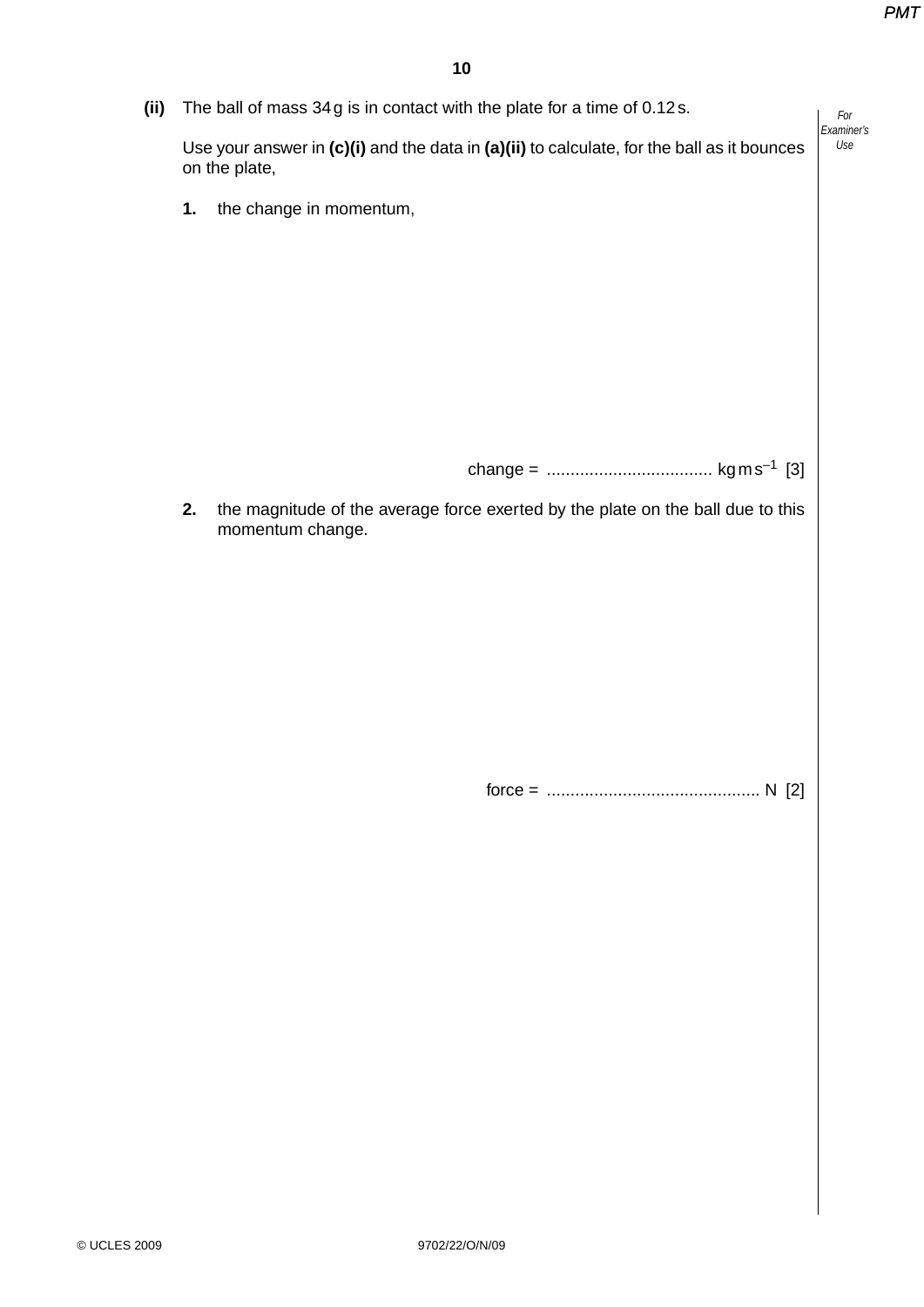- *For Examiner's Use* **4 (a)** Explain what is meant by *strain energy* (*elastic potential energy*). .......................................................................................................................................... .......................................................................................................................................... .................................................................................................................................... [2]
	- **(b)** A spring that obeys Hooke's law has a spring constant *k*.

Show that the energy *E* stored in the spring when it has been extended elastically by an amount *x* is given by

 $E = \frac{1}{2}kx^2$ .

[3]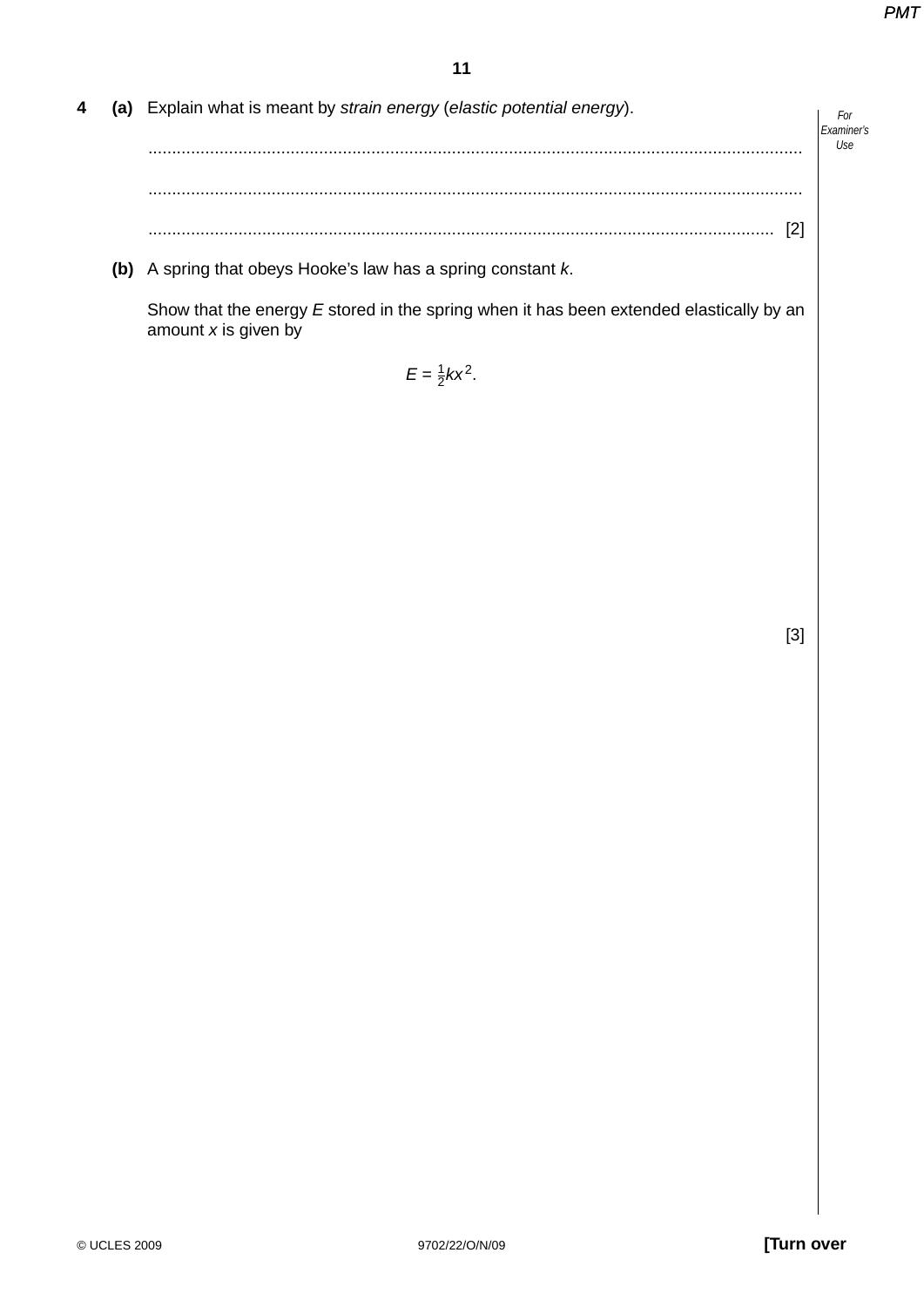*For Examiner's Use*

 **(c)** A light spring of unextended length 14.2 cm is suspended vertically from a fixed point, as illustrated in Fig. 4.1.



A mass of weight 3.8 N is hung from the end of the spring, as shown in Fig. 4.2. The length of the spring is now 16.3 cm.

An additional force *F* then extends the spring so that its length becomes 17.8 cm, as shown in Fig. 4.3.

The spring obeys Hooke's law and the elastic limit of the spring is not exceeded.

**(i)** Show that the spring constant of the spring is  $1.8 N \text{ cm}^{-1}$ .

[1]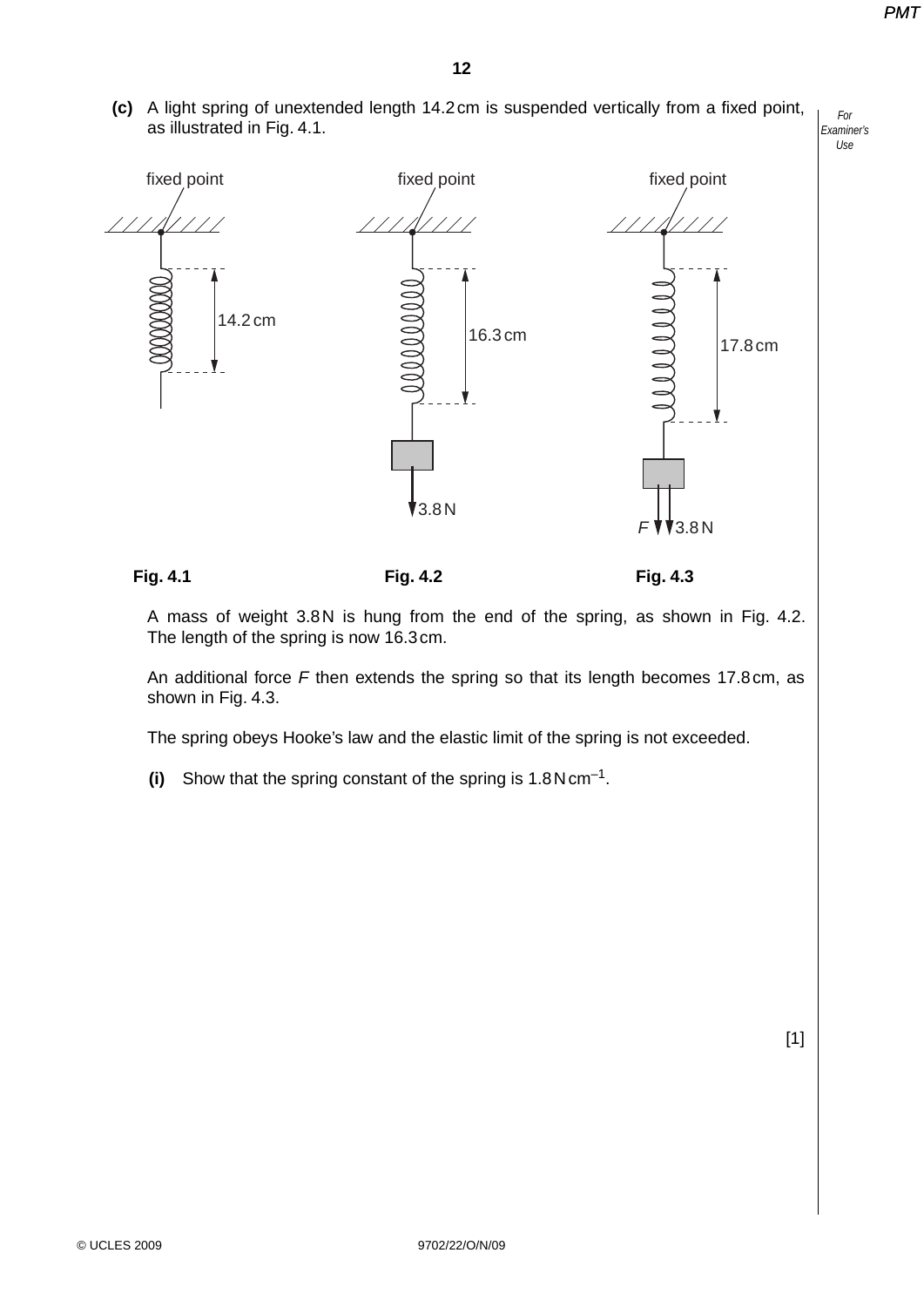*For Examiner's Use*

|  | (ii) For the extension of the spring from a length of 16.3 cm to a length of 17.8 cm, |
|--|---------------------------------------------------------------------------------------|
|--|---------------------------------------------------------------------------------------|

 **1.** calculate the change in the gravitational potential energy of the mass on the spring,

change in energy = ............................................. J [2]

 **2.** show that the change in elastic potential energy of the spring is 0.077 J,

 **3.** determine the work done by the force *F*.

work done = ............................................. J [1]

[1]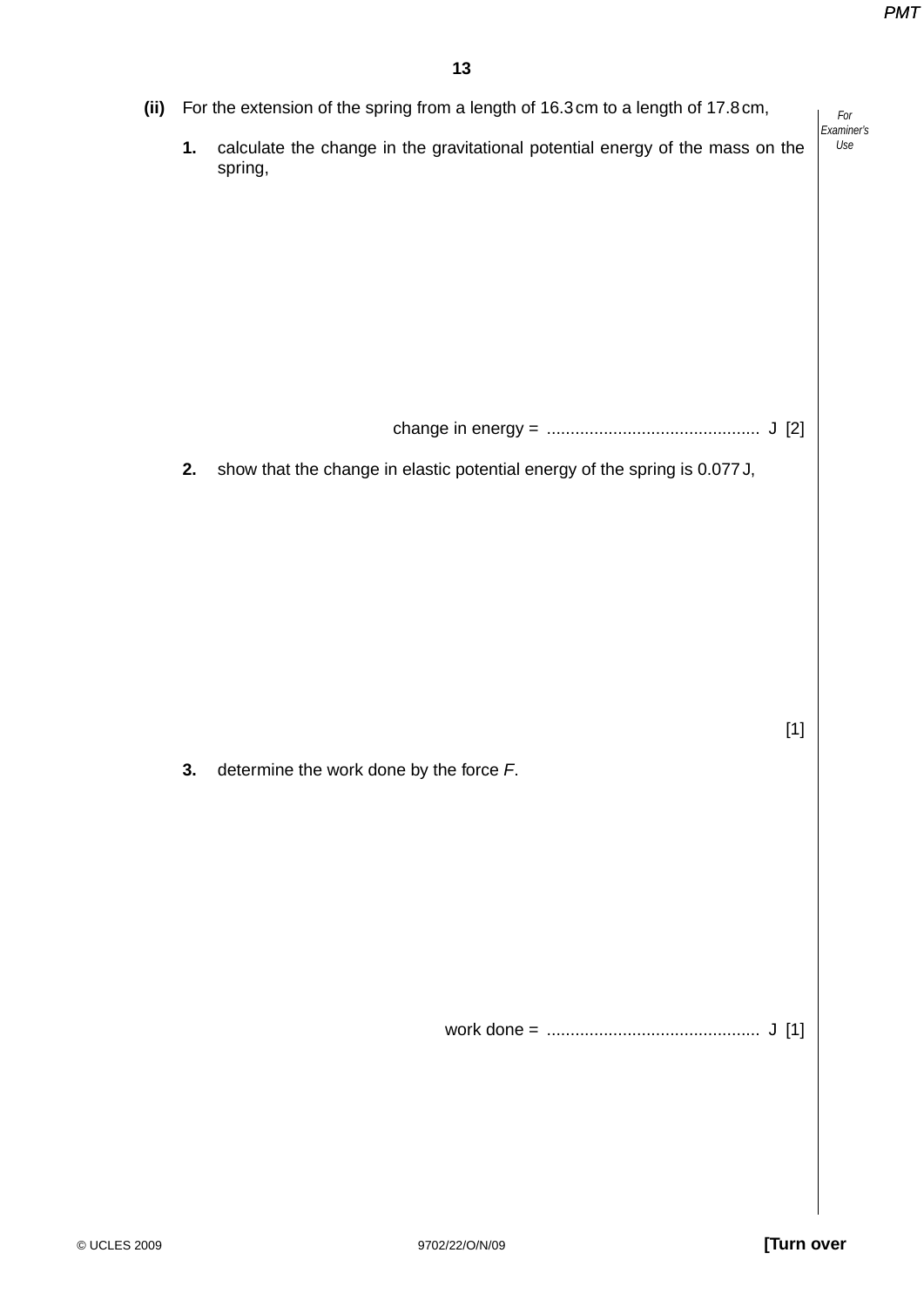**5** A uniform string is held between a fixed point P and a variable-frequency oscillator, as shown in Fig. 5.1.

*For Examiner's Use*

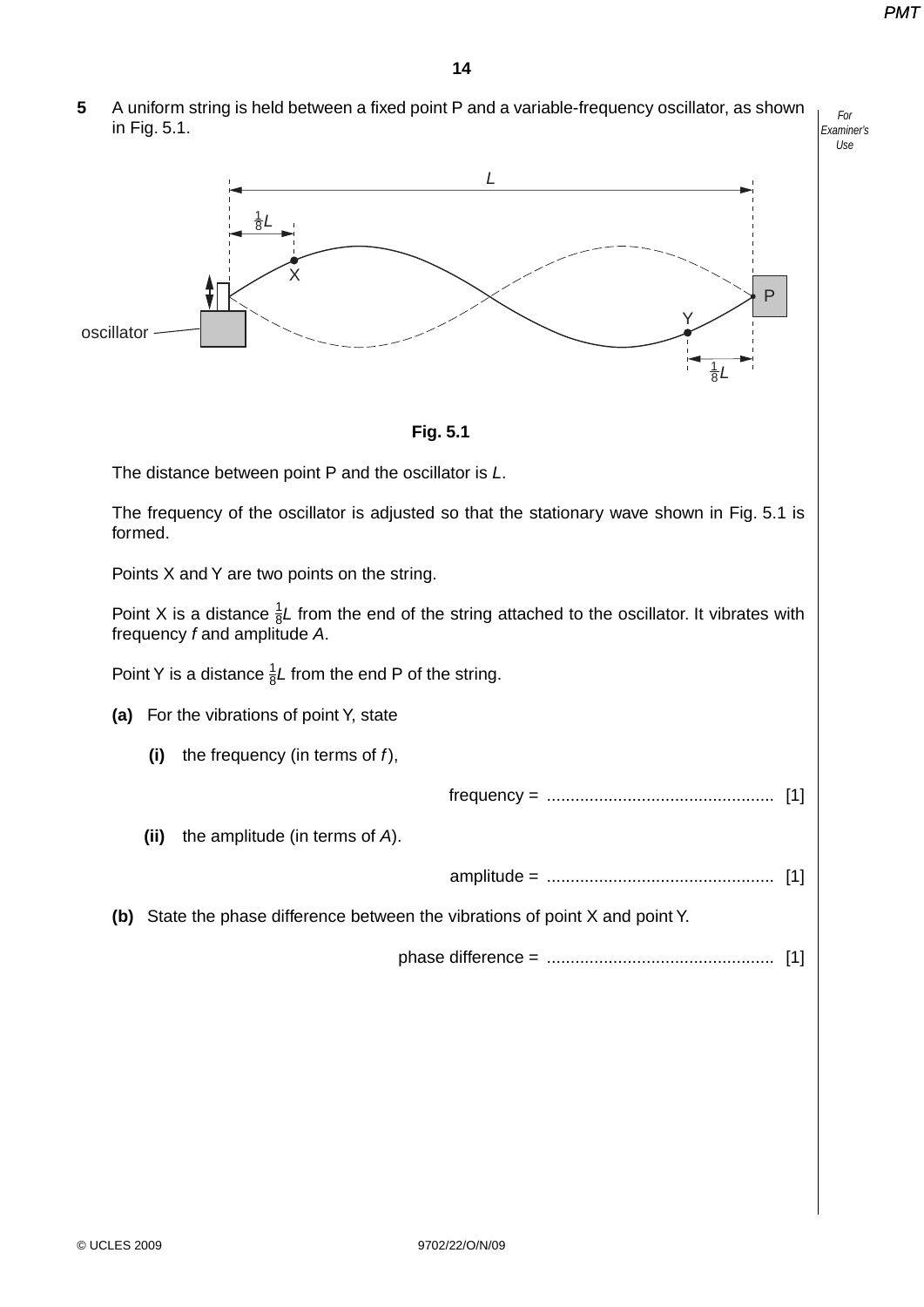For

(c) (i) State, in terms of  $f$  and  $L$ , the speed of the wave on the string.

Examiner's Use speed =  $\ldots$  [1]  $(ii)$ The wave on the string is a stationary wave. Explain, by reference to the formation of a stationary wave, what is meant by the speed stated in (i).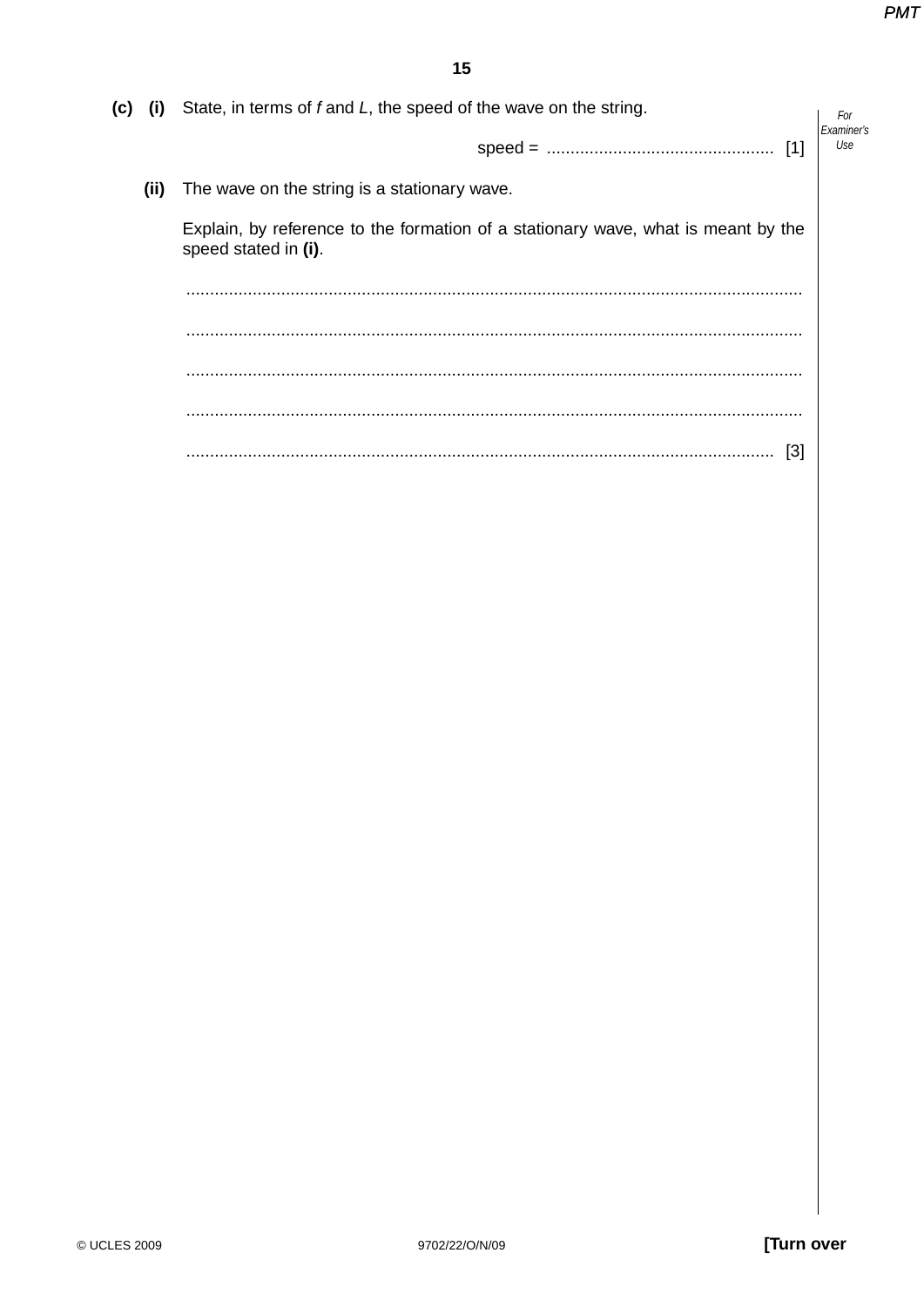*For Examiner's Use* **6 (a)** Two resistors, each of resistance *R*, are connected first in series and then in parallel. Show that the ratio combined resistance of resistors connected in series combined resistance of resistors connected in parallel

is equal to 4.

[1]

 **(b)** The variation with potential difference *V* of the current *I* in a lamp is shown in Fig. 6.1.



<sup>©</sup> UCLES 2009 9702/22/O/N/09 **Fig. 6.1**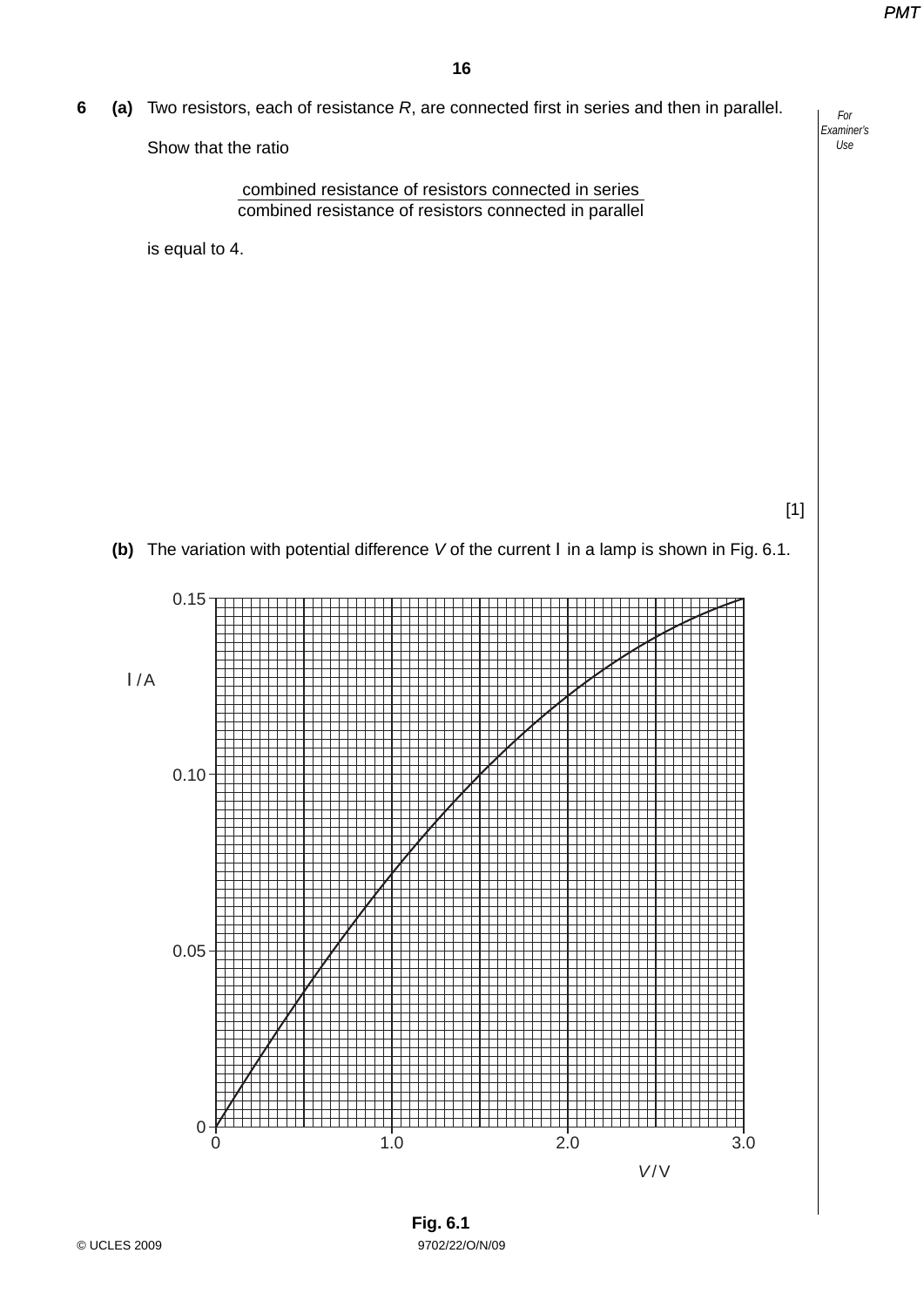Calculate the resistance of the lamp for a potential difference across the lamp of 1.5 V.

*For Examiner's Use*

resistance = ............................................ [2]

 **(c)** Two lamps, each having the *I*-*V* characteristic shown in Fig. 6.1, are connected first in series and then in parallel with a battery of e.m.f. 3.0V and negligible internal resistance.

Complete the table of Fig. 6.2 for the lamps connected to the battery.

|                                | p.d. across<br>each lamp/V | resistance of<br>each lamp/ $\Omega$ | combined resistance<br>of lamps/ $\Omega$ |
|--------------------------------|----------------------------|--------------------------------------|-------------------------------------------|
| lamps connected in<br>series   |                            |                                      |                                           |
| lamps connected in<br>parallel |                            |                                      |                                           |

### **Fig. 6.2**

 **(d) (i)** Use data from the completed Fig. 6.2 to calculate the ratio

combined resistance of lamps connected in series combined resistance of lamps connected in parallel

ratio = ................................................ [1]

 **(ii)** The ratios in **(a)** and **(d)(i)** are not equal.

By reference to Fig. 6.1, state and explain qualitatively the change in the resistance of a lamp as the potential difference is changed.

© UCLES 2009 9702/22/O/N/09 **[Turn over** .................................................................................................................................. .................................................................................................................................. .................................................................................................................................. ............................................................................................................................ [3]

[4]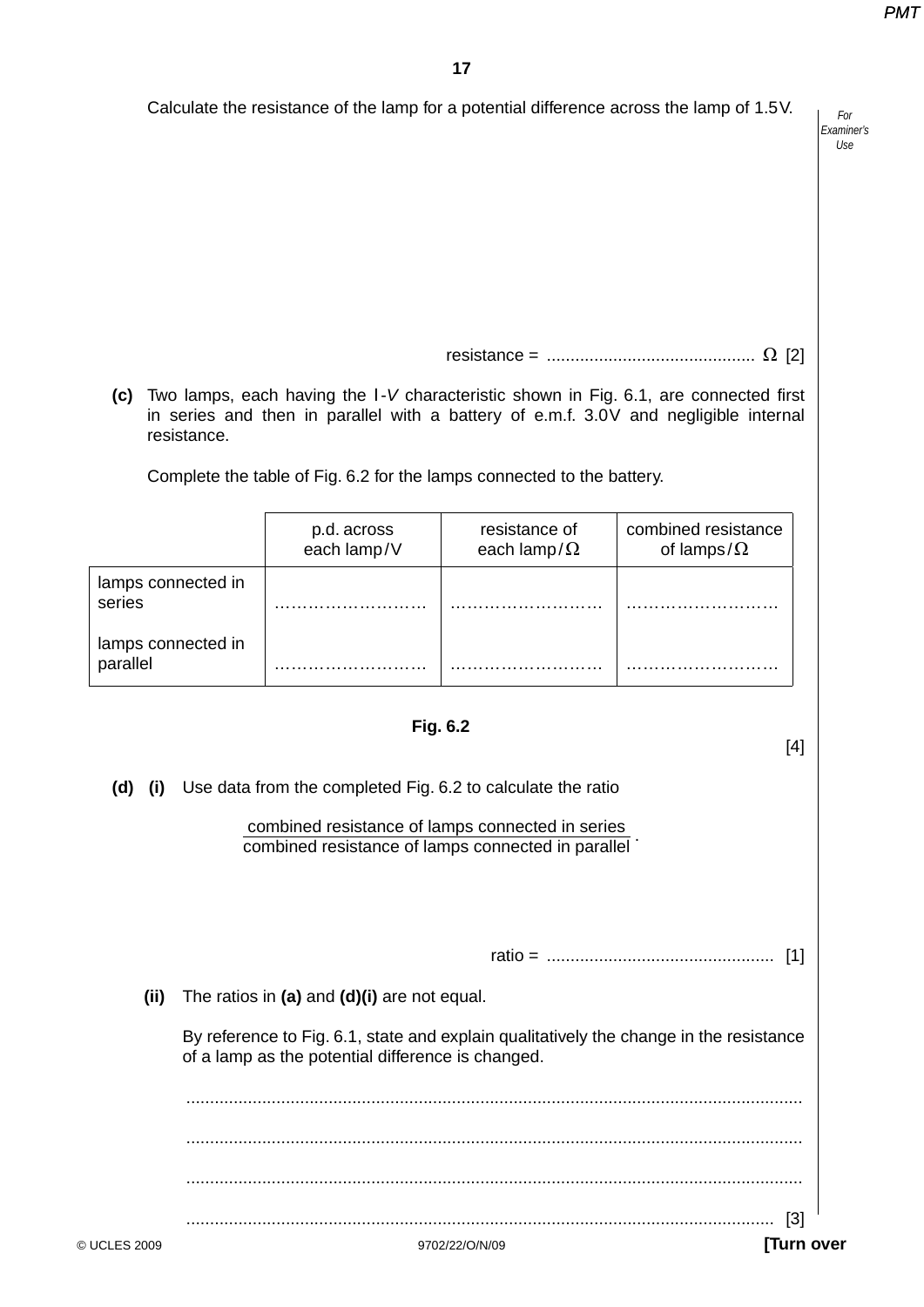| $\overline{7}$ | Tungsten-184 ( $^{184}_{74}$ W) and tungsten-185 ( $^{185}_{74}$ W) are two isotopes of tungsten. |                                                |                                                                                 |  |  |
|----------------|---------------------------------------------------------------------------------------------------|------------------------------------------------|---------------------------------------------------------------------------------|--|--|
|                | Tungsten-184 is stable but tungsten-185 undergoes $\beta$ -decay to form rhenium (Re).            |                                                |                                                                                 |  |  |
|                |                                                                                                   | (a) Explain what is meant by <i>isotopes</i> . |                                                                                 |  |  |
|                |                                                                                                   |                                                |                                                                                 |  |  |
|                |                                                                                                   |                                                |                                                                                 |  |  |
|                |                                                                                                   |                                                |                                                                                 |  |  |
|                |                                                                                                   |                                                | $\lceil 2 \rceil$                                                               |  |  |
|                | (b)                                                                                               |                                                | The $\beta$ -decay of nuclei of tungsten-185 is spontaneous and random.         |  |  |
|                | State what is meant by                                                                            |                                                |                                                                                 |  |  |
|                |                                                                                                   | (i)                                            | spontaneous decay,                                                              |  |  |
|                |                                                                                                   |                                                |                                                                                 |  |  |
|                |                                                                                                   |                                                |                                                                                 |  |  |
|                |                                                                                                   | (ii)                                           | random decay.                                                                   |  |  |
|                |                                                                                                   |                                                |                                                                                 |  |  |
|                |                                                                                                   |                                                | $\lceil 1 \rceil$                                                               |  |  |
|                | (c)                                                                                               |                                                | Complete the nuclear equation for the $\beta$ -decay of a tungsten-185 nucleus. |  |  |
|                |                                                                                                   |                                                | $[2]$                                                                           |  |  |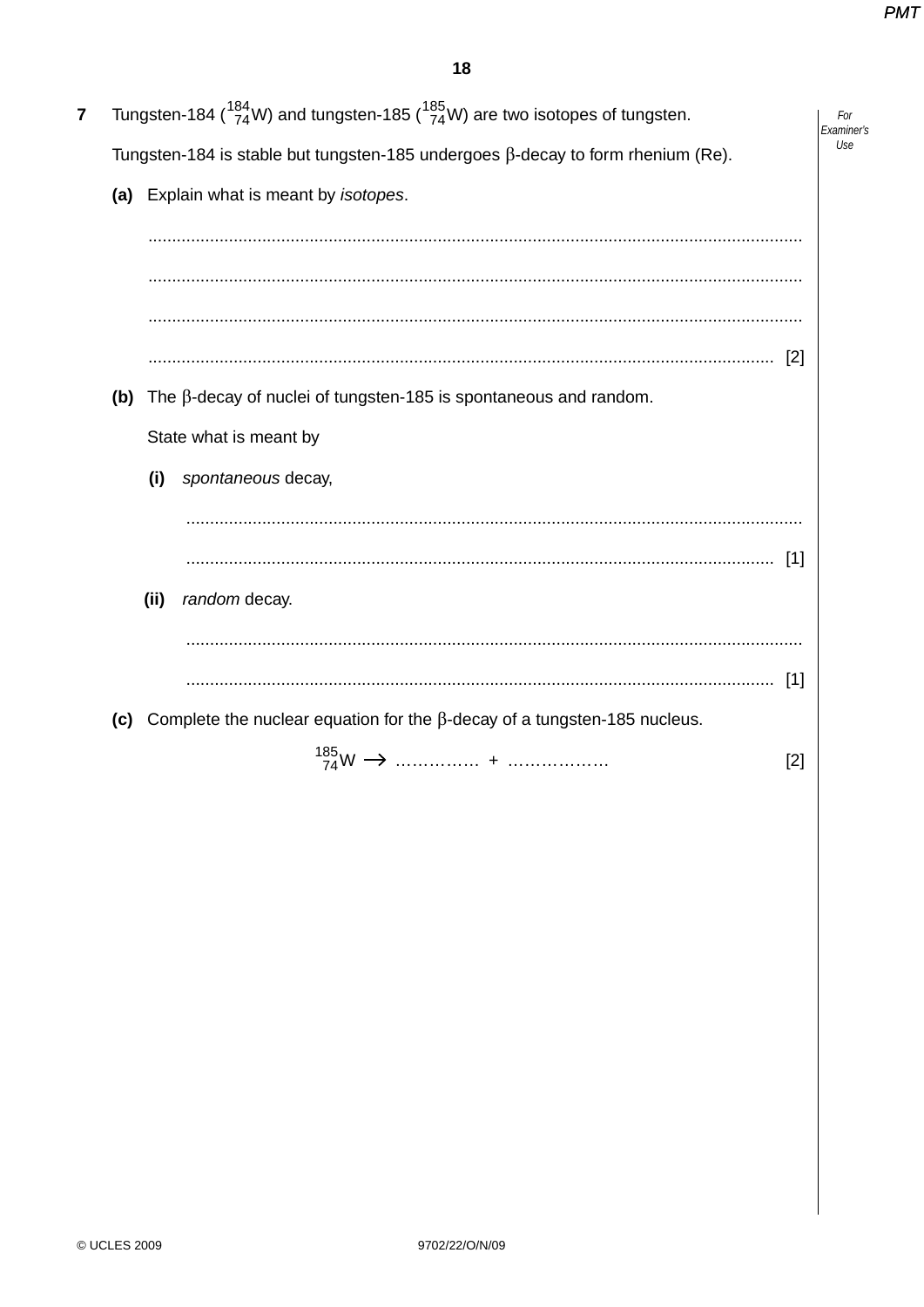# **19**

# **BLANK PAGE**